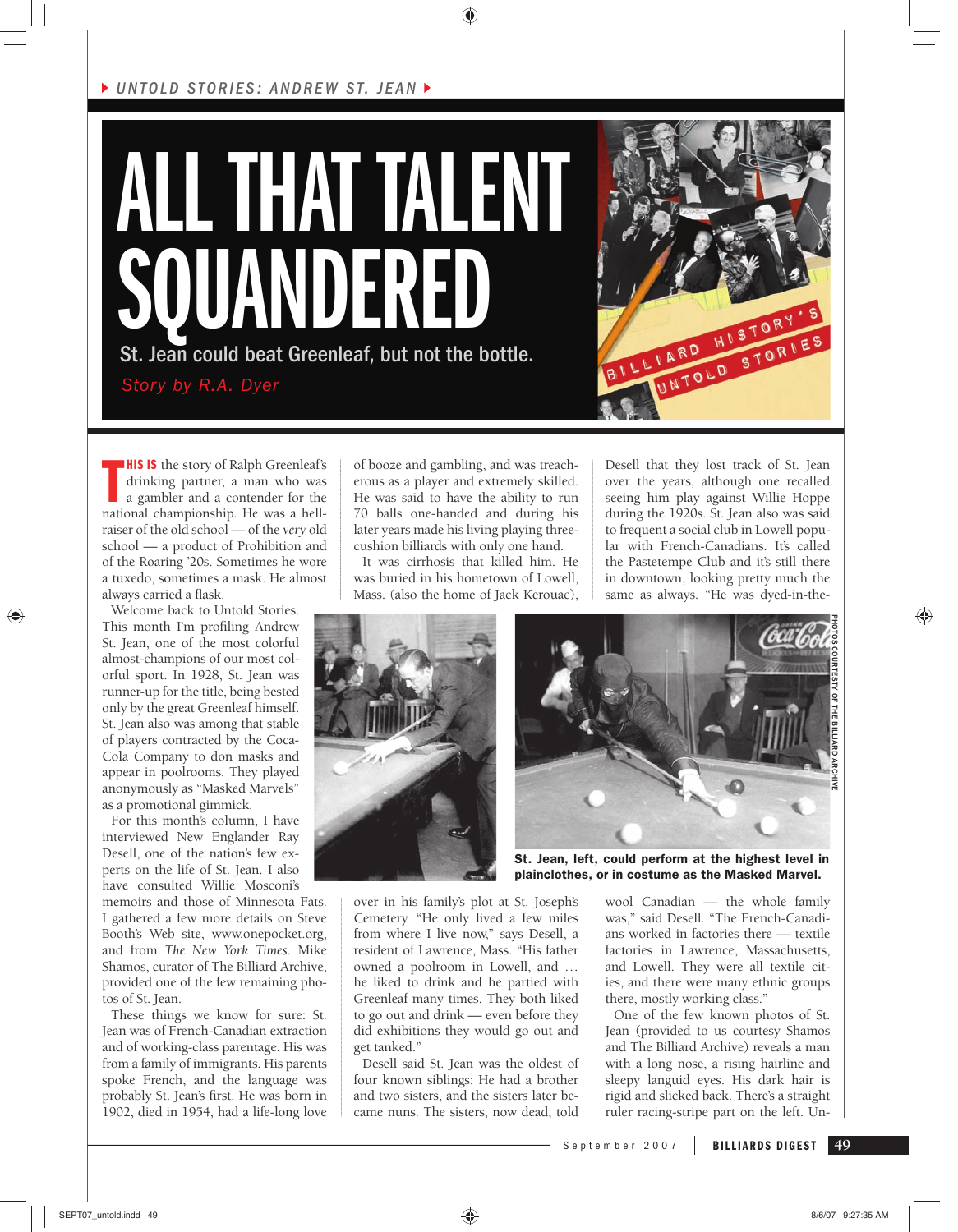

Ralph Greenleaf was both a drinking companion and competitor for St. Jean.

like many modern players, St. Jean appeared to shoot crab-like, with both knees bent. In the photo he seems quite focused and plenty dignified, although I imagine he might have had a little bottle tucked away somewhere beneath the folds of his elegant coat.

Like Greenleaf, St. Jean was very much a product of the Jazz Age. Both men enjoyed celebrity (although St. Jean's was nowhere near that of Greenleaf's) and both were show-boaters. St. Jean, for instance, was known to attempt spectacular and ridiculous shots — shots that any cautious player would pass up. But then again, St. Jean loved applause almost as much as he loved whiskey, and he was clearly addicted to both. There were few in the pool world who kept pace with Greenleaf when it came to drinking, but St. Jean certainly was one of them.

"I got this from people who knew him and played him — from Portland, Maine, and everywhere else. I talked to them and they all said the same thing: St. Jean was an alcoholic … and he squandered his talent," said Desell. "Mosconi said the same thing: St. Jean was the greatest player in the world from the neck down. He had the physical ability."

⊕

Several old-timers, the late Eddie Taylor among them, also tell us that St. Jean was a world-class one-handed player, perhaps one of the best ever. Norm "Farmer" Webber, a fixture at Cochran's in San Francisco from 1955 to 1963,

## **"MOSCONI SAID THE SAME THING: ST. JEAN WAS THE BEST PLAYER IN THE WORLD FROM THE NECK DOWN."**  *— R AY DESELL*

said he played St. Jean just as World War II was coming to a close. "We played a match together in Portland, Maine, at Dube's Billiard Parlor in 1944 or '45," said Webber, who was interviewed by Steve Booth back in 2004. "He came to play an exhibition, and I played him straight pool and beat him. … He was sober at the time I played him. I only beat him by one ball, 100 to 99."

Taylor, the so-called Knoxville Bear, provided Steve Booth more evidence of St. Jean's prowess. "I didn't know him, but you know who told me that he was a tremendous one-handed player? Fats told me, and another guy named Dayton Omstead — and Dayton was a pretty damn good three-cushion billiards player. He [Omstead] told me that he played St. Jean even up, and he was running three and four and going five rails and whatever, playing one-handed."

Desell himself said he was told by the late Bob Ingersoll of Boston that St. Jean once ran 70 balls against him — and that was one-handed. To my knowledge not Willie Mosconi, not Ralph Greenleaf, not anyone else, anywhere, had ever managed such a Ripley's Believe-itor-Not freak run. Fats could play onehanded — but not like that. "During the 1940s, St. Jean would play three-cushion billiards one-handed for \$4 a game, because nobody was going to play him any pool — that was just impossible," said Desell. "But you'd be asking for trouble, because he could run 50 balls with one hand. He'd just take a cue off the rack, and if you promised to buy him a beer he would do it."

In 1927, one of his best years as a professional, St. Jean proved that physical ability. It was in that year that he bested Greenleaf not once, but twice in handicapped exhibition matches. On one occasion, St. Jean didn't even need the spot, as he beat Greenleaf 1,250 points to 1,232. In the following year, on April 3, St. Jean won the Eastern States Championship, which probably then was con-

sidered the most prestigious regional event in the nation.

Here's a sample of the coverage, this from *The New York Times* on April 4:

*"In one of the most sensational pocket billiard matches of the present season An-*

*drew St. Jean defeated Arthur Woods to win the pocket billiard championship at Kreuter's Billiard Academy last night. St. Jean scored his victory 125 to 71 in only two innings, and took the championship with a record of nine victories and one defeat.*

*"St. Jean was forced to watch Woods at-*

**50**

♠

SEPT07\_untold.indd 50 8/8/07 11:16:08 AM **11:16:08 AM** 11:16:08 AM **11:16:08 AM** 8/8/07 11:16:08 AM

♠